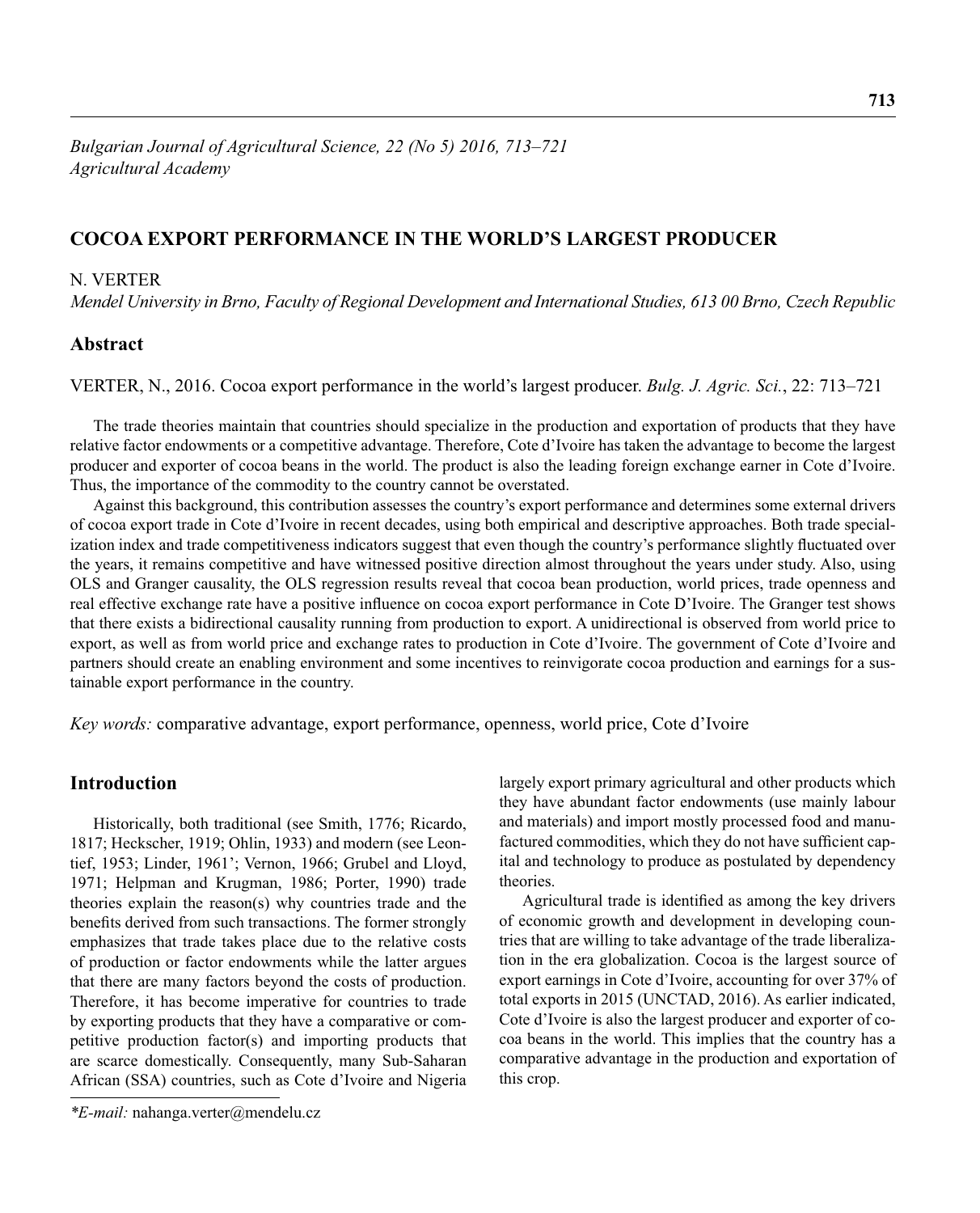Similarly, using Revealed Comparative Advantage  $(RCA)$  technique, Rafin  $(2013)$  finds out that Cote d'Ivoire, Ghana and Nigeria and Indonesia have a comparative advantage in producing cocoa beans in the world. Verter and Bečvářová (2014a, 2014b) and Verter (2015) argue that Cote d'Ivoire, Indonesia and Nigeria have a comparative advantage in the production and exportation of cocoa beans mainly because of the favourable tropical climatic conditions in their regions. As a result, they have taken the advantage by cultivating the crop for trade as postulated by the classical trade theories. Nonetheless, processed cocoa products still face with many bottlenecks, such as tariff escalation that impede exports and earnings in the producing countries.

Some researchers have attempted to investigate the drivers of cocoa performance (Syrovátka and Darkwah, 2008; Syrovátka, 2009; Ndubuto et al., 2010; Daramola, 2011; Amoro and Shen, 2013; Okon and Ajene, 2014; Verter and Bečvářová, 2014a and 2014b) in the major producing countries. For instance, Verter and Bečvářová (2014a) determine the factors that drive cocoa exports in Nigeria. Their results indicate that trade liberalization; global prices of cocoa beans and exchange rates spur export performance in Nigeria. They conclude that Nigeria has a comparative advantage in the production and exportation of cocoa beans to the global market. Similarly, Okon and Ajene (2014) also find a robust positive relationship between cocoa production and export development in Nigeria. In the same direction, Verter and Bečvářová (2014b) also confirm that trade and production have a positive impact on cocoa export performance in Ghana.

Equivalently, Ndubuto et al. (2010) confirm that cocoa output has a positive influence on export in Nigeria. Their results show that Nigeria has a comparative advantage in producing and exporting cocoa beans. On the other hand, findings by Abolagba et al. (2010); Amoro and Shen (2013); Verter and Bečvářová (2014a, 2014b) show an inverse connection between domestic consumption and export in Cote D'Ivoire, Nigeria and Ghana respectively.

In the same direction, Daramola (2011) finds a robust positive relationship between world prices and cocoa export in Nigeria. As expected, the results show an inverse relationship between farm gate price (producer price) and cocoa exports, as well as between exchange rate and export in the country. Arguably, an increase in producer price is likely to discourage producers from exporting their products. Akanni et al. (2004) examine the effects of free trade on the principal agricultural products: cocoa, groundnut, palm kernel and palm oil in Nigeria. They confirm that free trade has a positive connection with these export products. They employ the government to formulate policies aimed at stimulating investment in these products to increase output and export. Similarly, Amoro and Shen (2013) confirm a positive relationship between production and export performance in Cote D'Ivoire.

Empirical studies by the IMF (2016), shows that real government spending in Cote d'Ivoire is extremely sensitive to changes in revenues from cocoa exports. Even though cocoa is an important agricultural product, which serves as the largest source of export earnings in Cote d'Ivoire, empirical studies on the export performance of the crop in the country is rather scanty, thus, this article bridges the gap. The aim of this study is to assess the export performance of cocoa products in Cocoa products in the country. The study also aimed at investigating external drivers of cocoa export performance in the country in recent decades.

### **Materials and Methods**

The statistical data for the study are obtained from the Food and Agriculture Organization of the United Nations (FAO), International Trade Centre (ITC), and the United Nations Conference on Trade and Development (UNCTAD). No other agricultural export product comes to mind more than Cocoa in Cote d'Ivoire. The study attempts to analyse the level of export trade specialization to determine trade performance of both raw and processed cocoa products in Cote d'Ivoire, using Trade Specialization Index (TSI), based on UNCTAD calculations, which is mathematically defined as follows:

$$
TSI_{ji} = \frac{x_j^i - M_j^i}{x_j^i + M_j^i},\tag{1}
$$

where: *TSI<sub>ii</sub>* is the index of trade specialization of economy *j* for goods *i* in a given period; *i* denotes the product or product group; *j* stands for the economy (nation or nation group);  $X_{ii}$ represents economy's  $j$  exports of goods  $i$ ; and  $M_{ij}$  denotes economy's *j* imports of goods *i*. The range of values is between  $-1$  and  $+1$ ; the positive value signifies that an economy has net exports (thus, it specializes in the production of the particular product). Conversely, a negative value means that an economy imports more than it exports (net consumption). TSI is also known as normalized trade balance by individual product because it measures the degree of specialization in the production/consumption of goods through trade.

To determine some external drivers of cocoa export performance in Cote d'Ivoire for the period between 1980 and 2013, a general form of a regression model is specified as follows:

$$
lnCEX = \beta_0 + \beta_1 lnQCP + \beta_2 WP + + \beta_3 lnTOPEN + \beta_4 lnREER + \epsilon,
$$
 (2)

where CEX is the raw quantity of cocoa exports (tonnes), called cocoa beans. QCP is the annual quantity of cocoa bean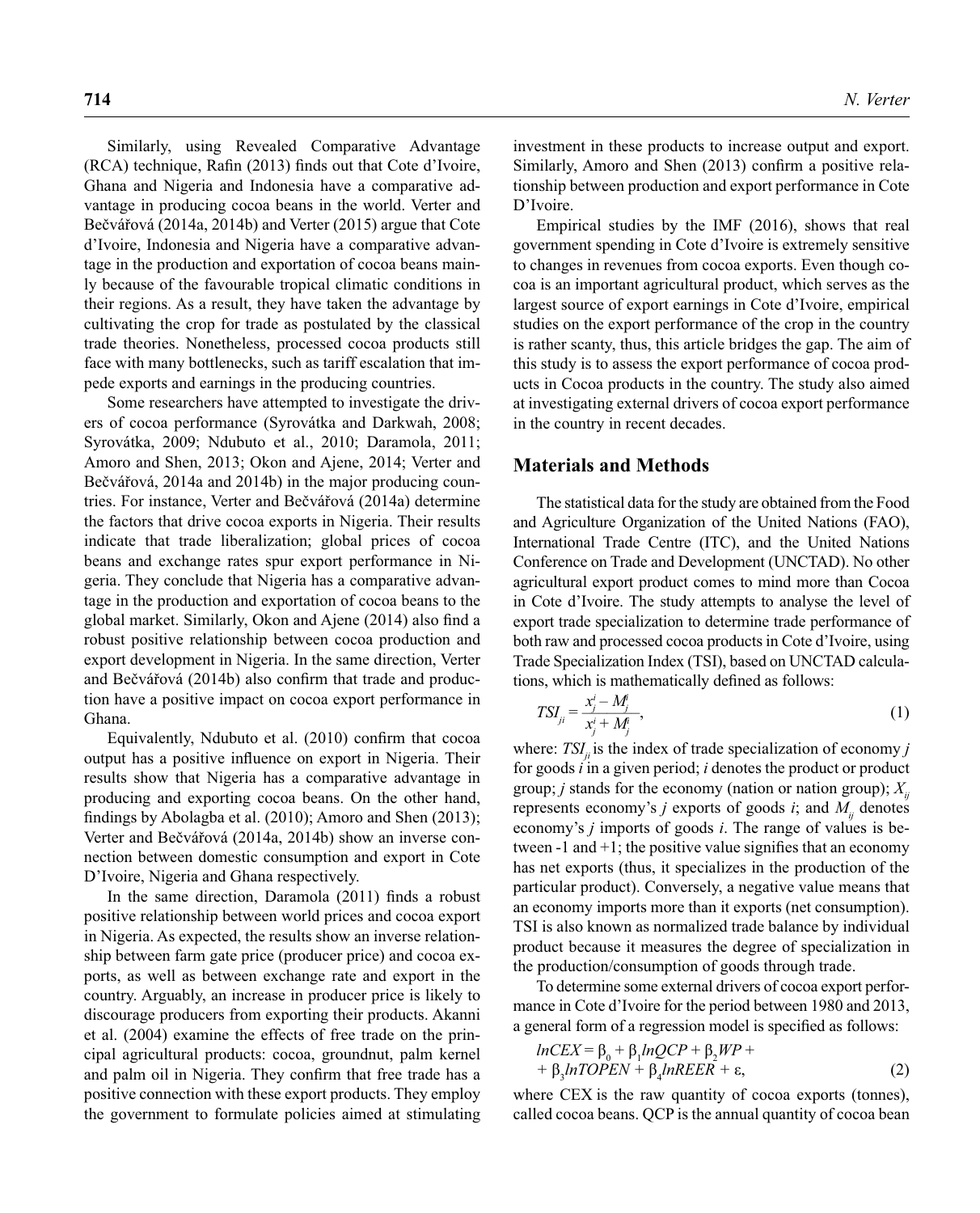production (tonnes); WPis the world price of cocoa beans; it is the average daily cocoa bean prices at the New York/London (US\$) markets. TOPEN denotes trade openness index  $((Exports+ Imports)/Nominal GDP)*100$ , which is an indicator of free trade. *REER* is the real effective exchange rate index (2010 = 100). Finally,  $\varepsilon$  denotes the error term. A priori expectation is for all the variables have positive signs. These variables are chosen because they seem to have significant impacts on the export of the product.

To avoid reporting spurious regression findings, a unit root test, called Augmented Dickey-Fuller (ADF) coined by Dickey and Fuller (1979) for testing for a stationary time series data is used. The unit root test determines whether the series is stationary at the level, first or second difference. The standard ADF test is carried out by estimating after subtracting from both sides of the equation as follows:

$$
\Delta y_t = \alpha y_{t-1} + x_t' \delta + \varepsilon_t \tag{3}
$$

Finally, Granger causality test will be run after the unit root test. Before the Granger causality, an unrestricted vector autoregression (VAR) model will be performed. The VAR model is typically used for forecasting systems of interrelated multivariate time series data and for analysing the dynamic impact of random disturbances to the system. The mathematical representation of a VAR is as follows:

$$
y_{t} = A_{1}y_{t-1} + ... + A_{p}y_{t-p} + \beta x_{t} + \varepsilon_{t}
$$
\n(5)

where  $y_t$  is a *k* of vector of endogenous variables,  $x_t$  is a *d* vector of exogenous variables, while  $A_p$ , ...,  $A_p$  and *B* are matrices of coefficients to be estimated in the model, and  $\varepsilon$ . is a vector of unobservable or white noise. The most common approach for testing if there is a causal relationship between two variables is Granger causality. The model was proposed by Granger (1969) to answer the question of whether *x* causes *y* and see how much of the current *y* could be explained by previous values of *y* and then to see whether adding lagged values of *x* could improve the explanation. The mathematical representation of Granger causality is as follows:

$$
y_t = \alpha_0 + \alpha_1 y_{t-1} + \dots + \alpha_p y_{t-l} + \beta_1 x_{t-1} + \dots + \beta_p x_{t-l} + \mu_t
$$
 (6)

$$
x_{t} = \alpha_{0} + \alpha_{1}x_{t-1} + \dots + \alpha_{r}x_{t-1} + \beta_{1}y_{t-1} + \dots + \beta_{r}y_{t-1} + \mu_{t}
$$
 (7)

This is for all possible pairs of *(x, y)* time series in the group in the Granger equation. The reported F-statistics are the Wald statistics for joint hypothesis:

$$
\beta_1 = \beta_2 = ... = \beta_i = 0 \tag{8}
$$

for the equation. The null hypothesis is that *x* does *not*  Granger-cause  $\nu$  in the first regression and that  $\nu$  does *not* Granger-cause in the second regression.

#### **Cocoa performance in Cote d'Ivoire**

The global production of cocoa beans increased from 1.2 million tonnes in 1961 to 4.6 million tonnes in 2013. Similarly, global export also rose from 1.03 million tonnes in 1961 to 3.04 million tonnes in 2004, then fluctuated and declined to 2.72 million in 2013. This performance is recorded largely because of the high demand of the crop in the importing (consuming) economies, especially in North America and Europe, and recently, in emerging economies, such as India, China and Malaysia.

Cocoa is one of the topmost agrarian products produced and exported in four West African countries, namely, Cote d'Ivoire, Ghana, Nigeria and Cameroon. Available data from FAOSTAT (2016) shows that Cote d'Ivoire (first), Ghana (second), Nigeria (fourth) and Cameroon (fifth) are the largest producers of cocoa beans in the world. The cocoa bean output in these four countries dramatically increased from 816 thousand tonnes or accounting for 65% (Cote d'Ivoire 7%, Ghana 35%, Nigeria 17% and Cameroon 6%) of global production in 1961 to 3.1 million tonnes or accounting for 64% (Cote d'Ivoire 32%, Ghana 18%, Nigeria 8%, and Cameroon 6%) of global production in 2013. This reveals that production performance and positions of these countries have changed significantly during the period under study. For instance, Cote d'Ivoire's market share sharply increased from 7% in 1961 to 32% of global production in 2013, overtook Ghana and has become the largest producer in the world since 1978 (Figure 1).

In global trade, these West African countries are also the first (Cote d'Ivoire), second (Ghana), fourth (Nigeria) and fifth (Cameroon) largest exporters of cocoa beans in the world. Similarly, these countries' export performance also remarkably increased from 753 thousand tonnes, accounting for 73% (Cote d'Ivoire 9%, Ghana 40%, Nigeria 18% and Cameroon 6%) of global export in 1961 to 1.7 million tonnes, accounting for 63% (Cote d'Ivoire 30%, Ghana 19%, Nigeria 7% and Cameroon 7%) proportion of global exports in 2013. On country by country, just as recorded in the crop output, the export share of Cote d'Ivoire in the global market, remarkably increased from 9% in 1961 to 30% in 2013, while Nigeria and Ghana's exports reduced in the same period under study. Even though cocoa production and export in these countries have increased over the years, their global market share has slightly reduced.

Figure 1 shows the annual quantity cocoa beans produced and exported in Cote d'Ivoire between 1965 and 2013. The volume of cocoa output fluctuated but increased during the years from 122 thousand tonnes in 1965 to 1.45 million tonnes in 2013. Irregular weeding, lack of finance, inadequate or untimely fertilizer application, diseases and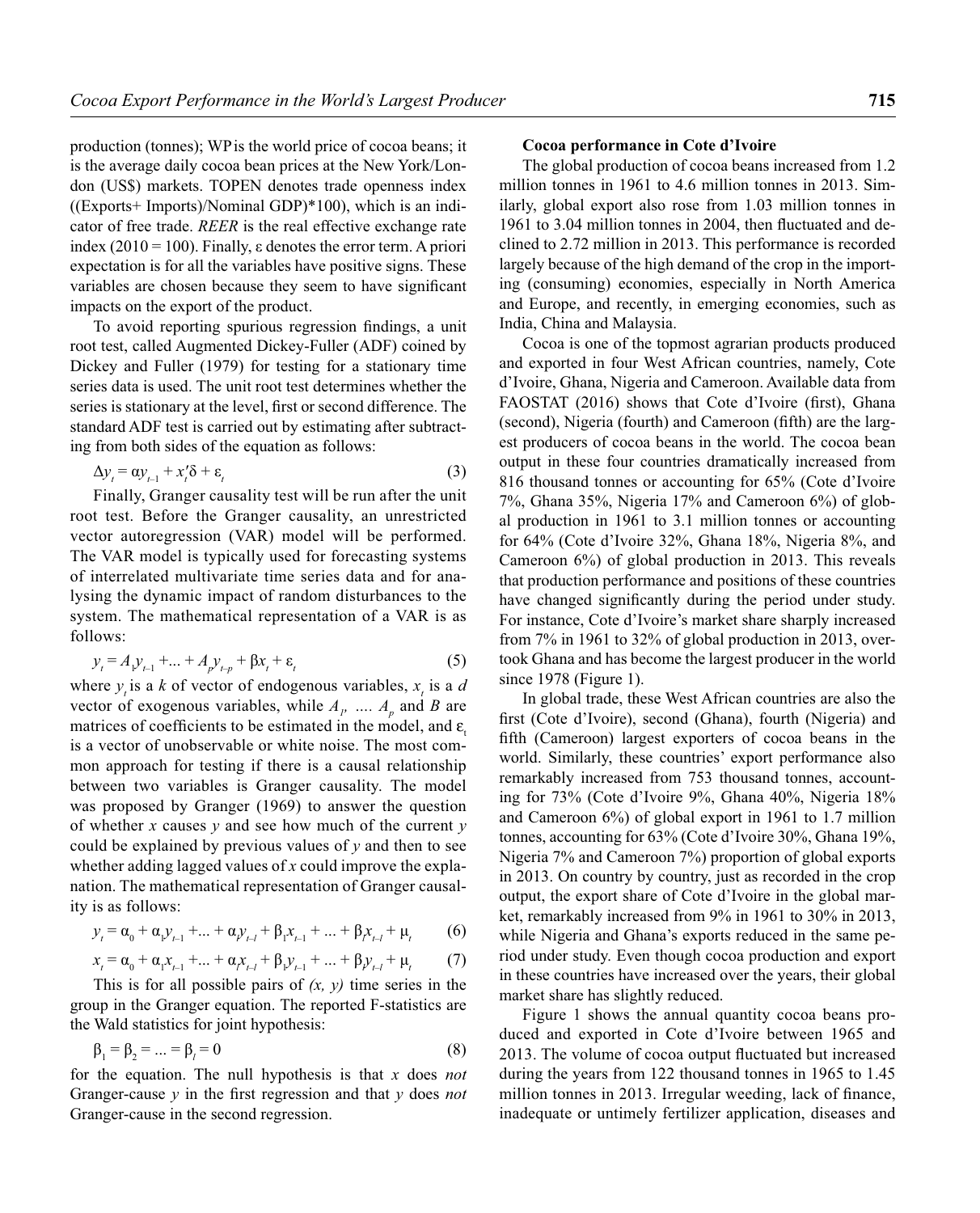

**Fig. 1. Cocoa production and export (tones, thousands) in Cote d'Ivoire, 1966-2013** *Source*: Author's analysis based on FAOSTAT, 2016



**Fig. 2. Cote d'Ivoire: Cocoa performance (% of domestic/global output and exports), 1966-2013** *Source*: Author's analysis based on FAOSTAT, 2016

pests, unfavourable weather, small-scale subsistence farms (primarily rely on outdated farming practices) with high production costs, labour force, lack of improved seeds, low yield per hectare among other reasons have been identified as the factors militating drastic increase in the overall total output of cocoa beans in Africa (ITC, 2001; Verter and Bečvářová, 2014a) relative to South American producing countries (Figure 2).

The quantity of cocoa exports in Cote d'Ivoire has also slightly fluctuated in the same period under study. The quantity export increased from 122 thousand tonnes (85% of domestic output) in 1966 to 1.1 million tonnes (95% of domestic production) in 1999, and then fluctuated over the years and declined to about 814 (56% of domestic production) thousand tonnes in 2013. Cote d'Ivoire recorded an average year-over-year of 76% cocoa exports as a percentage of domestic production between 1965 and 2013 (Figure 1 and Figure 2). This does not only signify that over 76% of the raw cocoa product is exported, but also there is a market access in cocoa products, albeit only in its primary form. It is also of great importance to emphasize that, part of the remaining cocoa beans are processed (in the form of butter, paste, powder and cake), consumed and exported, mostly within the African sub-regions. This shows that Cote d'Ivoire is likely to be exporting an average of about 80% of annual domestic cocoa beans produced. The Netherlands, USA, Germany, Spain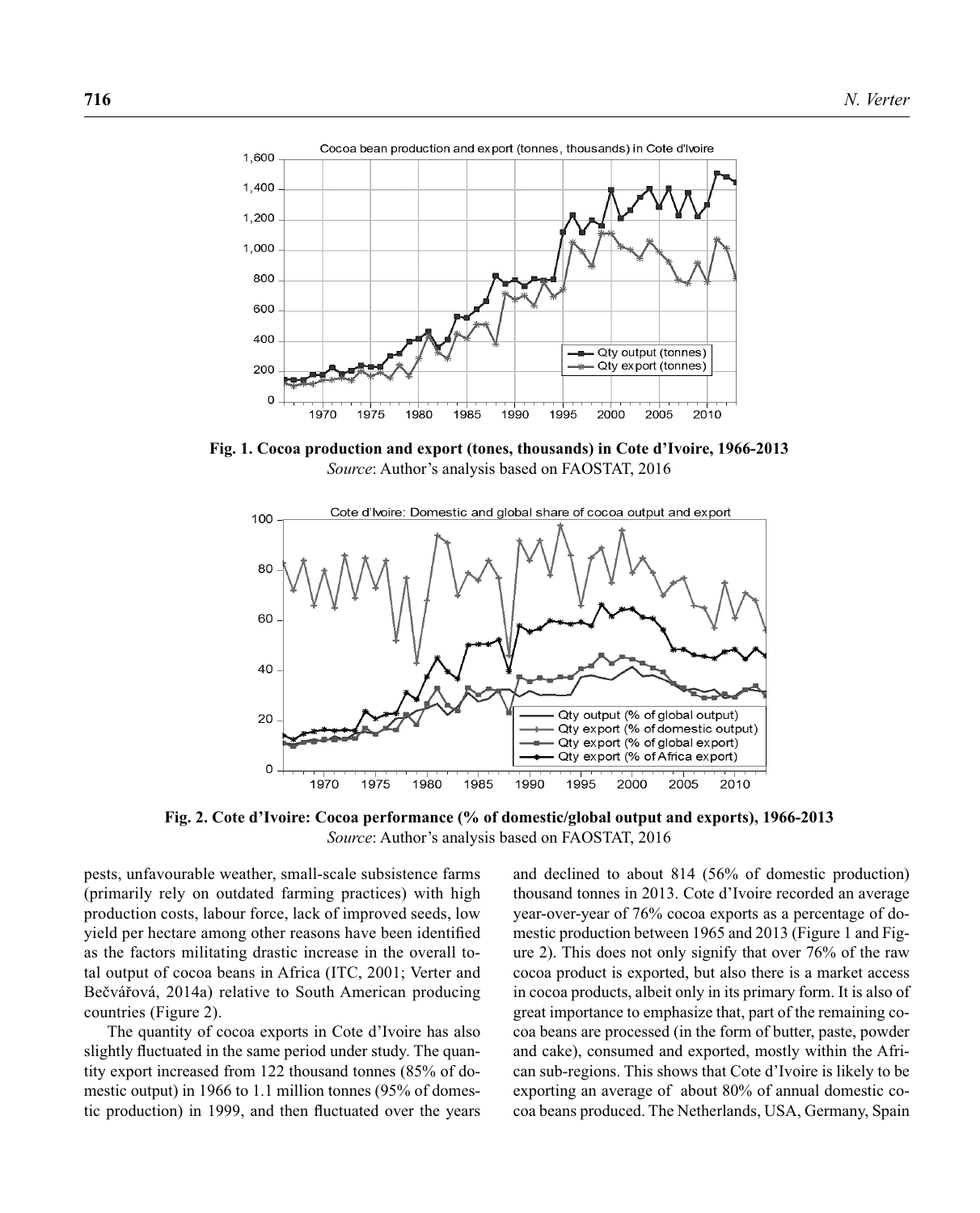#### **Table 1**

**Cote d'Ivoire: Cocoa Trade Performance HS (US\$ millions and %), 2010 and 2014**

| <b>Indicators 2014</b>                        | Export<br>(S) | Import<br>(\$) | Net trade<br>(S) | Export $\frac{6}{6}$<br>of total<br>exports) | Exports $\frac{6}{6}$<br>of world<br>exports) | Export<br>Growth<br>$(\%)$ | Net<br>Trade*  |
|-----------------------------------------------|---------------|----------------|------------------|----------------------------------------------|-----------------------------------------------|----------------------------|----------------|
| 1800 All industries in sector 18              | 4627          | 5              | 4622             | 35.64                                        | 9.38                                          | 5                          | 99.8           |
| 1801 Cocoa beans, whole, raw or roasted       | 3045          | $\theta$       | 3045             | 23.45                                        | 30.45                                         | 5                          | $00\,$         |
| 1803 Cocoa paste, whether or not defatted     | 765           | $\mathbf{0}$   | 65               | 5.89                                         | 22.51                                         | 6                          | 0 <sub>0</sub> |
| 1804 Cocoa butter, fat and oil                | 462           | $\mathbf{0}$   | 462              | 3.56                                         | 7.85                                          | 11                         | 0 <sub>0</sub> |
| 1802 Cocoa shells, husks, skins & other waste | 225           | $\theta$       | 225              | 1.73                                         | 86.9                                          | $\overline{4}$             | 100            |
| 1806 Chocolate & food containing cocoa        | 68            | 5              | 63               | 0.53                                         | 0.25                                          | $-15$                      | 85.4           |
| 1805 Cocoa powder                             | 63            | $\mathbf{0}$   | 63               | 0.49                                         | 2.93                                          | $-14$                      | 99.9           |
| <b>Indicators 2010</b>                        |               |                |                  |                                              |                                               |                            |                |
| 1800 All industries in sector                 | 3827          | 4              | 3823             | 37.21                                        | 10.14                                         | n.a                        | 99.8           |
| 1801 Cocoa beans, whole, raw or roasted       | 2493          | $\theta$       | 2493             | 24.24                                        | 30.25                                         | n.a                        | 100            |
| 1803 Cocoa paste, whether or not defatted     | 602           | $\mathbf{0}$   | 602              | 5.85                                         | 23.97                                         | n.a                        | 100            |
| 1804 Cocoa butter, fat and oil                | 302           | $\mathbf{0}$   | 302              | 2.94                                         | 7.13                                          | n.a                        | 100            |
| 1802 Cocoa shells, husks, skins & other waste | 189           | $\theta$       | 189              | 1.84                                         | 70.58                                         | n.a                        | 100            |
| 1806 Chocolate & food containing cocoa        | 128           | 4              | 123              | 1.24                                         | 0.65                                          | n.a                        | 93.4           |
| 1805 Cocoa powder                             | 113           | $\theta$       | 113              | 1.1                                          | 4.16                                          | n.a                        | 100            |

*Source*: Author's analysis based on ITC, 2016a. Notes: "Net Trade =  $(X-M)/(X+M)$  \* 100. n.a = not available

and Canada are the leading cocoa bean importing countries from Cote d'Ivoire. Similarly, some of the key cocoa processing (chocolate) companies in the world are from these countries.

Regarding export competitiveness, Cote d'Ivoire's cocoa bean export as a proportion of global exports also drastically increased from 9.6% in 1967 to 46% in 1997. Even though the share steadily decreased to 30% in 2013 and 2014, the country's share remains the highest in the world, contributing one-third of the total global supply (Figure 2, Table 1). On the contrary, the country's global share of total cocoa (both raw and processed) exports in value slightly decreased from 10.1% in 2010 to 9.4% in 2014. This may be because part of cocoa beans are domestically processed in the form of butter, paste and powder for domestic consumption and export (Table 1), albeit in small quantity.

Also, global competition may have caused these changes. Consequently, the country's share of primary exports has declined. Even though locally processed cocoa export products, such as cocoa paste, butter, powder, cake and beverages have accounted for an insignificant percentage of the total output of cocoa beans, it is more than other African producers. Interestingly, both local and neighbouring countries' markets for the processed cocoa products have been expanding in recent years. This development to some extent has provided the impetus for production, processing, value chain development and competitiveness in the sector.

The cocoa trade performance in Cote d'Ivoire as presented in Table 1 shows that the value of total cocoa products increased from \$3.8 million in 2010 to \$4.6 million in 2014. The table also shows that the country had a widely positive trade balance in both raw (beans) and processed (powder, butter and chocolate) cocoa products during the period under study. All the export growth rates were in positive in 2014 except for powder and chocolate. On the general note, the overall development suggests that the country's export performance has been impressive even though its global share in powder, chocolate and other food preparations containing cocoa was below expectations.

Table 2 presents merchandise trade specialization index (TSI) in cocoa and other food items in Cote d'Ivoire. The index reveals that Cote d'Ivoire has continued to record positive trade balance in both raw and processed cocoa products and overall food items. Nonetheless, it also shows a trade deficit in basic food items excluding tea, coffee, cocoa and spices. This implies that these products substantially account for the overall food export items in the country. Arguably, Cote d'Ivoire has a comparative advantage in both raw and processed cocoa products (Table 1, 2) relative to other cocoa-producing countries in Africa, such as Cameroon, Ghana and Nigeria.

External factors, such as inadequate capacity building in Sanitary and Phytosanitary (SPS) lead to low quality of cocoa, which sometimes does not comply with internation-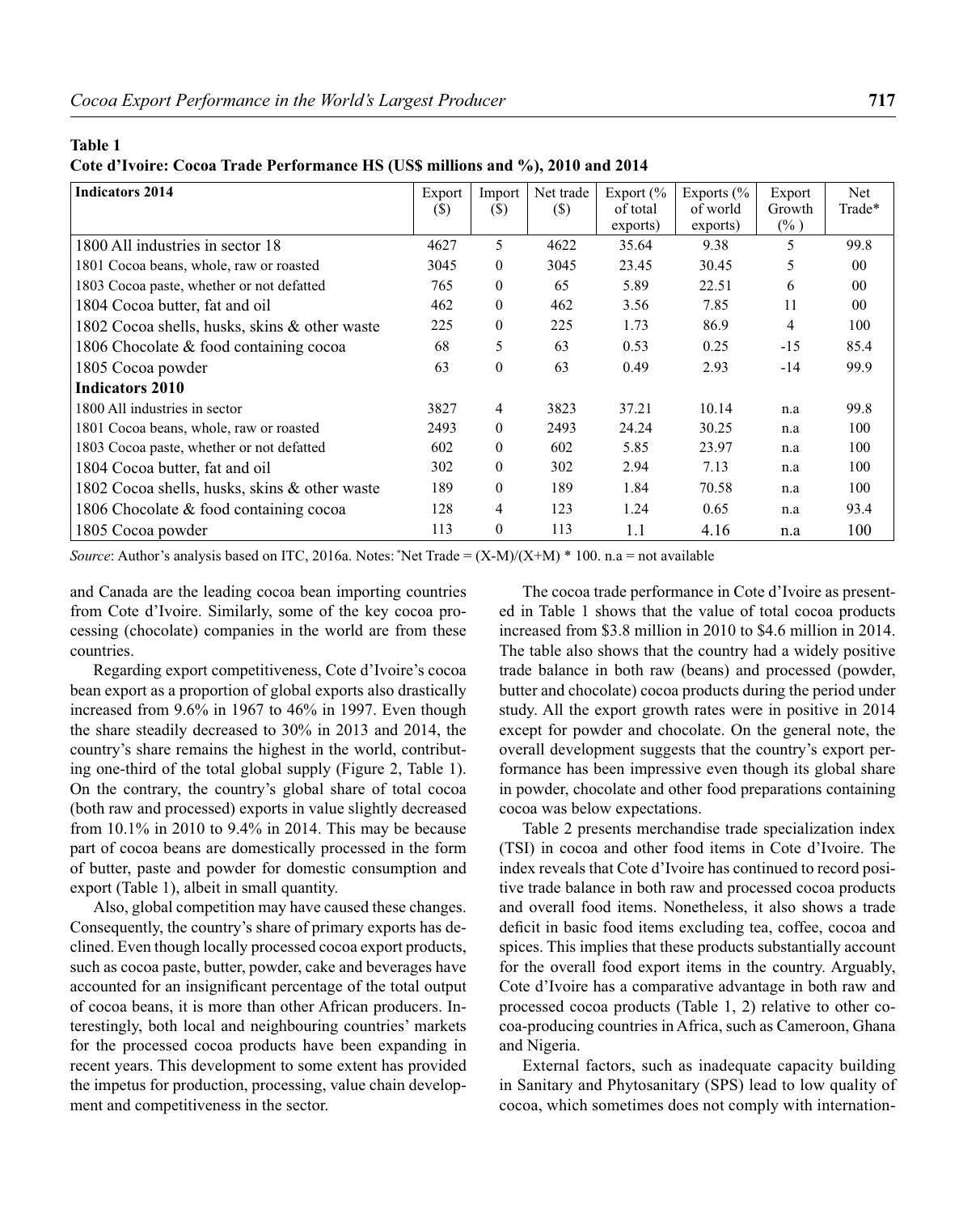### **Table 2**

**Merchandise trade specialization index in Cote d'Ivoire, 1995-2012**

| Indicator/year                                       | 1995 | 2000 | 2005    | 2009    | 2010    | 2011    | 2012    |
|------------------------------------------------------|------|------|---------|---------|---------|---------|---------|
| All food items (SITC $0 + 1 + 22 + 4$ )              | 0.62 | 0.62 | 0.53    | 0.50    | 0.54    | 0.52    | 0.41    |
| Food, basic (SITC $0 + 22 + 4$ )                     | 0.64 | 0.64 | 0.56    | 0.53    | 0.57    | 0.55    | 0.45    |
| Food, basic excluding tea, coffee, cocoa and spices  | 0.05 | 0.09 | $-0.16$ | $-0.26$ | $-0.20$ | $-0.22$ | $-0.20$ |
| Coffee, tea, cocoa, spices, and manufactures thereof | 1.00 | 0.99 | 0.99    | 0.99    | 0.99    | 0.99    | 0.99    |
| Coffee and coffee substitutes                        | L.00 | 1.00 | 0.99    | 0.99    | 0.98    | 0.91    | 0.97    |
| Cocoa                                                | 1.00 | 1.00 | 1.00    | 1.00    | 1.00    | 1.00    | 1.00    |
| Chocolate, food preparations with cocoa, n.e.s.      | 0.74 | 0.81 | 0.95    | 0.93    | 0.93    | 0.90    | 0.85    |

*Source*: UNCTAD, 2016

al standards, volatility in the foreign exchange rate (Verter and Bečvářová, 2014a) and world prices (Syrovátka and Darkwah, 2008; Syrovátka, 2009; Daramola, 2011) trigger the demand and supply shocks in the global markets (Weymar, 1969; Gbetnkom and Khan, 2002). There is still a high tariff escalation in the major importing countries (i.e. USA, EU and Japan) in processed and semi-processed products, such as cocoa, coffee and pineapples. For instance, available data from ITC (2016b) shows that in 2015, the major cocoa importing economies (i.e. EU, USA and Japan) did not charge zero percent tax for cocoa beans from Cote d'Ivoire, whereas chocolate and other food preparations containing cocoa were charged for about 41% in the EU markets and 29.8% in Japan.

## **Empirical Results and Discussion**

Given that time series data is prone to spurious regression results, the study carried out Augmented Dickey- Fuller (ADF) unit root test to address the issue. Table 3 presents ADF test statistics. All the variables have become stationary after first difference. As stated above, both Ordinary Least Squares (OLS) regression and Granger causality tests were run after unit root tests. Similarly, diagnostic checklist tests for the OLS regression was done, and all the classical assumptions were fulfilled (Table 4). Also, based on the information criteria, an unrestricted Vector Auto- Regression (VAR) model was used before the Granger causality estimation. To ensure the validity of the Granger test, VAR residual tests were also carried out, and all the diagnostic tests were satisfied.

The OLS regression result is presented in Table 5. The results indicate that all the explanatory variables in the model jointly influence cocoa bean export performance in Cote d'Ivoire. The results further suggest that the lagged quantity of cocoa production (QCP) has a positive impact on cocoa exports (CEX) in Cote d'Ivoire. This signifies that holding

#### **Table 3**

#### **ADF unit root test for stationarity**

| Variable      | Levels           | <b>ADF</b> test Statistics |
|---------------|------------------|----------------------------|
| <b>LCEX</b>   | Level            | $-2.162$                   |
|               | First difference | $-7.789***$                |
| <b>LOCP</b>   | Level            | $-1.298$                   |
|               | First difference | $-8.319***$                |
| WP            | Level            | $-1.628$                   |
|               | First difference | $-4.002***$                |
| <b>LTOPEN</b> | Level            | $-1.192$                   |
|               | First difference | $-5.111***$                |
| <b>LREER</b>  | Level            | $-2.705*$                  |
|               | First difference | $-5.700***$                |

### **Table 4**

### **Diagnostic test**

| Test                                           | P. value |
|------------------------------------------------|----------|
| Ramsey's RESET (squares)                       | 0.6620   |
| Heteroskedasticity Test: White                 | 0.237    |
| Heteroskedasticity Test: ARCH                  | 0.9798   |
| LM test for autocorrelation                    | 0.0621   |
| Heteroskedasticity Test: Breusch-Pagan-Godfrey | 0.5951   |
| Test for normality of residual                 | 0.2139   |
| Non-linearity test (squares)                   | 0.6336   |

other variables constant, a 1% increase in the quantity of cocoa output; its export performance may well increase by 0.88%. This result is in line with the works by Ndubuto et al. (2010); Amoro and Shen (2013); Verter and Bečvářová  $(2014b)$ ; Okon and Ajene  $(2014)$  who also find a robust positive connection between cocoa production and export performance in Cote d'Ivoire and Ghana respectively.

The result also confirms the direction of the annual data presented in Figure 1, which shows an average of over 76% quantity of cocoa beans produced in Cote d'Ivoire was exported between 1965 and 2013. Arguably, an increase in co-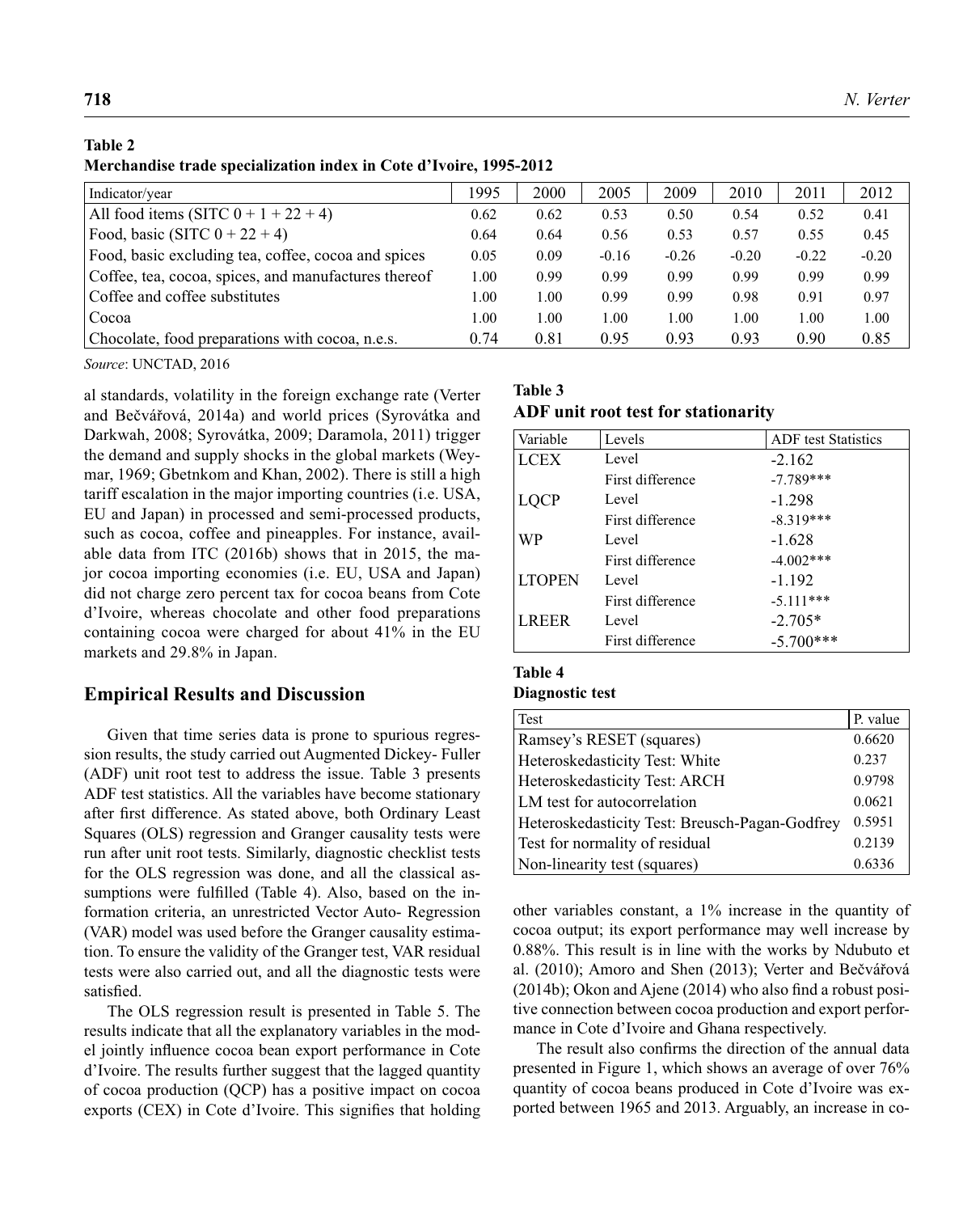| Variables          | Coefficient | t-statistics            | VIF      |
|--------------------|-------------|-------------------------|----------|
| Cons               | $-0.0089$   | $-0.3706$               |          |
| $lnQCP$ 1          | 0.8794      | 3.3543***               | 1.241    |
| <b>WP</b>          | 0.0050      | 5.0257***               | 1.291    |
| <b>InTOPEN</b>     | 1.1657      | $2.1218**$              | 1.571    |
| In <b>REER</b>     | 1.0773      | 3.5146***               | 1.507    |
| R-squared          | 0.50        | Adjusted $\mathbb{R}^2$ | 0.42     |
| F(6, 40)           | 12.83       | $P-value(F)$            | 5.60e-06 |
| Durbin-Watson stat | 2.73        |                         |          |

*Notes*: \*\* and \*\*\* denote statistical significance at 5%, and 1% levels; VIF denotes Variance Inflation Factor (test for multicollinearity)

coa production in Cote d'Ivoire may correspondingly boost export performance in the country, holding all other factors constant. Cocoa is not only a notable cash crop and principal export commodity for West African producing economies (notably, Cote d'Ivoire, Ghana, Nigeria and Cameroon) but also it is a critical import product for consuming countries, which typically do not have favourable climatic conditions for crop cultivation. Consequently, major consuming and processing economies have to import the product as posited by some trade theories.

The results also show a positive connection between world prices of cocoa beans (WP) and cocoa export performance in Cote d'Ivoire, statistically significance at the  $1\%$  level. This signifies that all things being equal, a  $1\%$ increase in the world price may boost exports by 0.5% in the country. This result is in line with earlier studies by Daramola (2011); Verter and Bečvářová (2014a); IMF (2016) who find a positive relationship between world prices and cocoa exports in Nigeria and Cote d'Ivoire. Studies by Rafin (2013) indicate that cocoa bean export in Nigeria and Cote d'Ivoire are elastic to world price changes, while Indonesia and Ghana are inelastic to price variations in the global market. The results further confirm that world price is a major determinant of cocoa exports from Nigeria and Cote d'Ivoire.

The results in Table 5 further shows that trade openness (TOPEN) has a positive relationship with cocoa export performance in Cote d'Ivoire. Holding other factors constant, a 1% increase in trade openness proxied for trade liberalization; cocoa exports may improve by 1.2%. Trade openness partly indicates the size of the Cote d'Ivoire's integration into the global economy. This result is in line with earlier studies by Verter and Bečvářová (2014a and  $2014b$ ) who find a positive relationship between trade liberalization and cocoa exports in Nigeria and Ghana. Even though agricultural commodities from developing countries, such as Cote d'Ivoire face trade barriers, regarding tariff escalation and quotas in the importing advanced economies, there is evidence of market liberalization in cocoa beans as there exists a zero tariff regime and less stringent trade regulations for the product. Consequently, Cote d'Ivoire has taken the advantage in the production and exportation of cocoa beans to the Western consumers, notably Europe and the USA.

The results also show a robust positive relationship between real effective exchange rate (REER) and cocoa export performance in Cote d'Ivoire, statistically significance at the 1% level. This signifies that all things being equal, a 1% increase in the REER may reinvigorate export performance by 1.1% in the country. This result is in line with earlier studies by Verter and Bečvářová (2014) who also find a positive relationship between REER and cocoa exports in Nigeria. On the contrary, Daramola (2011) finds an inverse relationship between foreign exchange rate and cocoa exports in Nigeria. By and large, the OLS regression results show that cocoa export performance is driven by the quantity of cocoa beans produced, the cocoa price movements in the global markets, trade liberalization and the real effective exchange rates in Cote d'Ivoire.

The results from the *Granger causality technique* as presented in Table 6 shows that all the variables in the model jointly Granger- cause cocoa export performance in Cote d'Ivoire. The result further suggests that there is a bidirectional causality running from cocoa production to export performance in Cote d'Ivoire. The result also suggests there is also a unidirectional causality running from world price to cocoa export performance in the country.

Arguably, the price of cocoa beans fluctuates at the world exchange markets, partly due to the difference in the level of global output and consumption, as well as differing levels of speculations, sometimes exacerbate supply, demand and price volatility. An increase in the world price would stimulate farmers to produce more for export, albeit only when they are compensated comparably with the world prices, which is always the case in African producing countries. Arguably, governments and traders from these countries are inelastic at increasing farm gate prices when world price increases. Also, few exporters, such as Hershey's, Cadbury and Nestle control cocoa market, and these firms still influence cocoa prices in the country.

The result also confirms a unidirectional causality running from the world prices of cocoa beans to cocoa production in Cote d'Ivoire (Table 6). This implies that the world price of cocoa products has an influence on cocoa production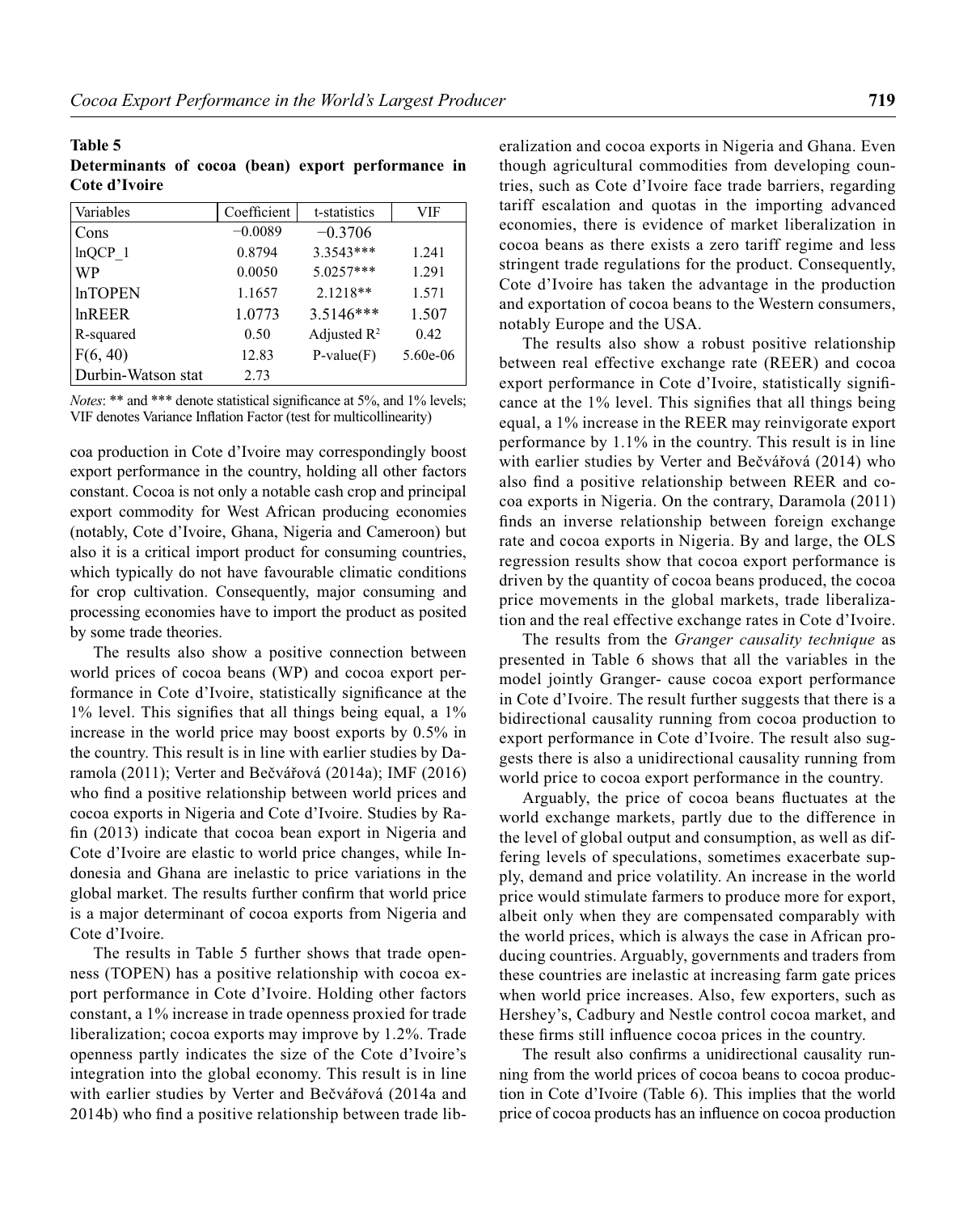in the country. A unidirectional causality is also confirmed to be running from REER to cocoa production in Cote d'Ivoire. Given that over 60% of cocoa beans is exported, the improvement in Cote d'Ivoire's currency against other major currencies in the market may lead to an appreciation of the product, which in turn might cause production to change in the country. Finally, it is worth to mention that all the variables in the model jointly Granger cause cocoa production in Cote d'Ivoire.

In conclusion, given that cocoa is widely consumed, especially in the non-cultivating countries, notably Europe and the USA, and there is trade liberalization in cocoa beans, an increase in production and world prices may as well as trigger export performance in Cote d'Ivoire. Nevertheless, tax escalation in processed cocoa products has discouraged, value added and robbed domestic producers and traders in the country from getting additional revenues from their products and businesses.

# **Table 6 VAR Granger causality/block exogeneity Wald test**

| Equation      | Excluded       | $\chi$ 2-statistic | df                      | Prob.       |
|---------------|----------------|--------------------|-------------------------|-------------|
| <b>DLCEX</b>  | <b>DLQCP</b>   | 14.70312           | $\overline{\mathbf{4}}$ | $0.0054**$  |
|               | <b>DWP</b>     | 18.02617           | 4                       | $0.0012***$ |
|               | <b>DLTOPEN</b> | 3.760283           | 4                       | 0.4394      |
|               | <b>DLREER</b>  | 3.443413           | 4                       | 0.4865      |
|               | A11            | 41.02045           | 16                      | $0.0006***$ |
| <b>DLQCP</b>  | <b>DLCEX</b>   | 15.49961           | 4                       | $0.0038***$ |
|               | <b>DWP</b>     | 8.642580           | 4                       | $0.0707*$   |
|               | <b>DLTOPEN</b> | 5.449220           | 4                       | 0.2442      |
|               | <b>DLREER</b>  | 10.68044           | 4                       | $0.0304**$  |
|               | A11            | 28.20826           | 16                      | 0.0299**    |
| <b>DWP</b>    | <b>DLCEX</b>   | 1.027430           | 4                       | 0.9056      |
|               | <b>DLQCP</b>   | 4.954222           | 4                       | 0.2920      |
|               | <b>DLTOPEN</b> | 1.855091           | 4                       | 0.7624      |
|               | <b>DLREER</b>  | 0.994093           | 4                       | 0.9107      |
|               | A11            | 18.86312           | 16                      | 0.2758      |
| DLTO-         |                |                    |                         |             |
| <b>PEN</b>    | <b>DLCEX</b>   | 6.098791           | 4                       | 0.1919      |
|               | <b>DLQCP</b>   | 2.816831           | 4                       | 0.5889      |
|               | <b>DWP</b>     | 1.821008           | 4                       | 0.7686      |
|               | <b>DLREER</b>  | 3.473595           | 4                       | 0.4819      |
|               | A11            | 13.78155           | 16                      | 0.6150      |
| <b>DLREER</b> | <b>DLCEX</b>   | 1.281171           | 4                       | 0.8646      |
|               | <b>DLQCP</b>   | 1.045855           | 4                       | 0.9028      |
|               | <b>DWP</b>     | 0.554494           | 4                       | 0.9680      |
|               | <b>DLTOPEN</b> | 1.557940           | 4                       | 0.8163      |
|               | All            | 6.658015           | 16                      | 0.9793      |

*Notes*: \*\*\*, \*\* and \* indicate the rejection of the null hypothesis at  $0.01$ ,  $0.05$  and  $0.10$  significance level respectively

# **Conclusions**

Classical trade theories maintain that nations should specialize in the production and exportation of products that they have relative factor proportions. Consequently, Cote d'Ivoire has taken advantage of its favourable climatic condition to become the world's largest producer and exporter of cocoa beans. Given that cocoa is the largest export earnings in Cote d'Ivoire, and the country as the largest producer and exporter in the world, this paper assess the level of export performance and some external drivers of cocoa export performance in the country in recent decades. Both trade specialization index and trade competitiveness indicators suggest that even though the country's performance slightly fluctuated over the years, it remains competitive and have witnessed positive direction almost throughout the years under study. Also, using OLS and Granger causality, the OLS regression results reveal that cocoa bean production, world prices, trade openness and real effective exchange rate have a positive influence on cocoa export performance in Cote D'Ivoire.

The Granger test shows that there exists a bidirectional causality running from production to export. A unidirectional is observed from world price to export, as well as from world price and exchange rates to production in Cote d'Ivoire. The government of Cote d'Ivoire and partners should create an enabling environment and some incentives to reinvigorate cocoa producers and traders by subsidizing farm inputs, and providing soft loans to improve cocoa production and export performance in the country.

### *Acknowledgements*

The author acknowledges the support from FRRMS-IGA-2016/012: *'Agricultural Production, Trade and Economic Growth in the Sub-Saharan African (SSA) Countries'*.

# **References**

- **Abolagba, E. O., N. C. Onyekwere, B. N. Agbonkpolor and H. Y. Umar,** 2010. Determinants of agricultural exports. *Journal of Human Ecology*, **29** (3): 181–184.
- **Akanni, K. A., O. A. Adeokun and J. O. Akintola**, 2004. Effects of trade liberalization policy on Nigerian agricultural exports*. Journal of Agriculture and Social Research*, **4** (1): 13–28.
- **Amoro, G. and Y. Shen,** 2013. The determinants of agricultural export: Cocoa and rubber in Cote d'Ivoire. *International Journal of Economics and Finance*, **5** (1): 228–233.

**Daramola, D. S.,** 2011. Empirical investigations of agricultural export trade in Nigeria (1975–2008): A case study of cocoa and palm kernel. *Economic and Financial Review*, **49** (1): 67–90.

**FAO,** 2016. FAOSTAT database (online).